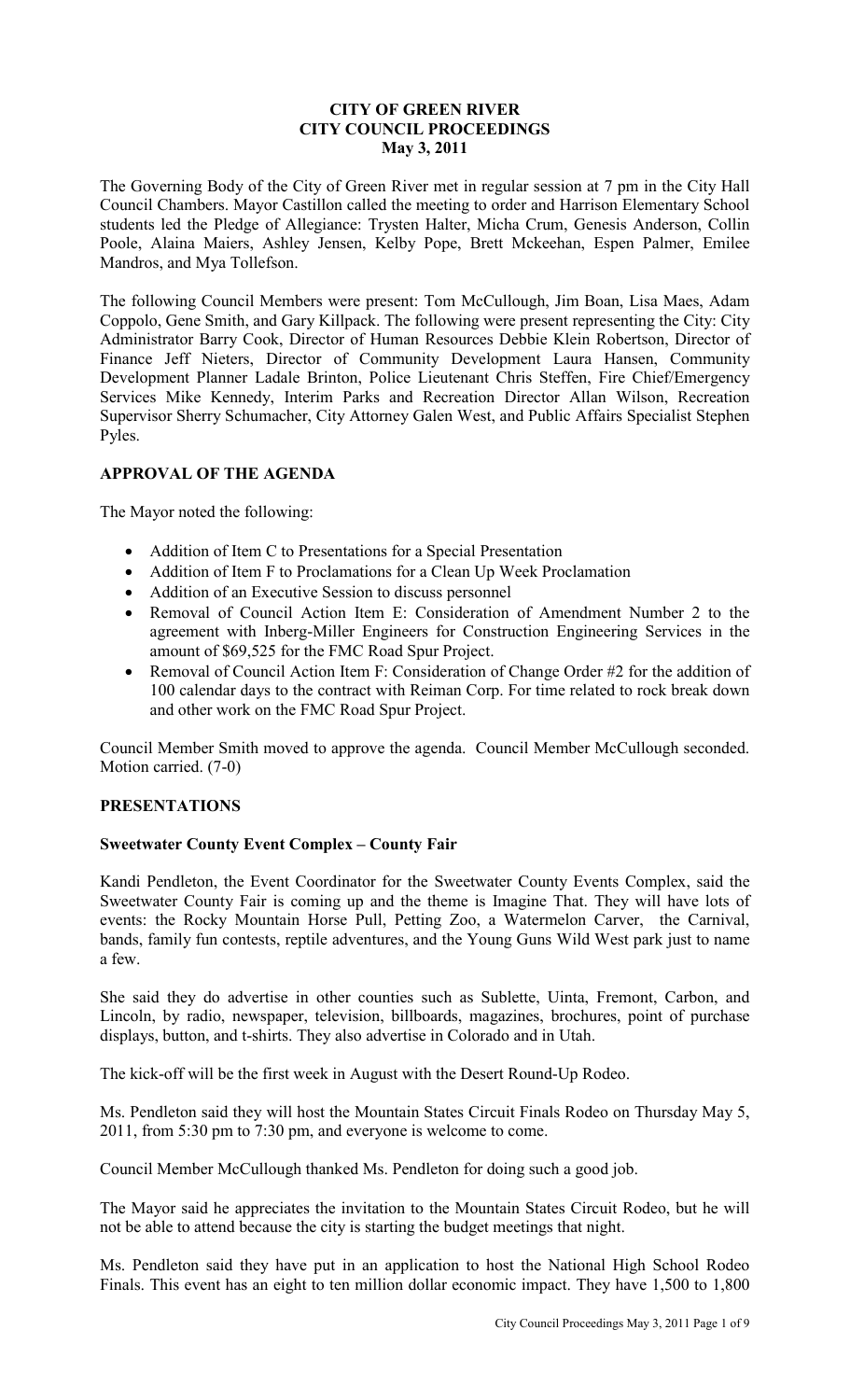contestants and their families stay the whole two weeks, so it is a huge event. As soon as they know if they have been selected to host the rodeo, they will let the council know.

### **City Employee Relations Committee**

Jeff Frink, an employee of the city and representative for the Employee Relations Committee, said all the departments have cut costs and sacrificed in order to maintain the services to the public. The stipends are appreciated but the fact is, the city employees are making less money now then five years ago. As health care costs rise the employees are being asked to pay more and more of these benefits. The employees would like to see their level of contributions go back to 10%. The employees are respectfully asking council to stop the yearly decrease in their take home pay.

He said about 20% of the city full-time employees are living in poverty. Many of these families are forced to take advantage of governmental benefits in order to survive. If employees are asked to absorb the 100% cost increase of health care it would be a pay cut of around 10%.

The Mayor said the council understands the situation the employees are in, but the employees need to understand that the revenues the city receives are severely decreased. The council has made a commitment that there would be no reduction in force and the council will try to help with the increase in health insurance

Council Member Smith told Mr. Fink he was well spoken. He asked what the states definition was for poverty.

Mr. Fink said if you are a family of four, with a single income of less than \$42,000, it is considered poverty in Wyoming.

Council Member Boan said at the workshop the other night there were some comparisons between the city employees and the mine employees. The statement was made that the city employees are trying to make it in an economy that is based off of miner salaries. He decided to compare the city benefits and wages to his current job. He said this is not to undermine what the employees face, but he would like them to make comparisons between his employment and theirs.

He works at a trucking company for the oil and gas industry. He said out of a 123 employees at the city, 107 make more than he does an hour. In four years his insurance has risen 21%. His health benefits do not cover anywhere close to what the city's benefits do. He has not had a raise in four years, there are no stipends, and he had to take a 5% pay cut to keep his job. City employees have something that anyone would love to have, that is a guarantee that they have a job for the next year. The city employees are not the only people suffering.

Mr. Frink said he does realize that times are tough for everyone. He said the employees are not complaining about their jobs, they are just asking council to do whatever they can to help.

Council Member McCullough told Mr. Fink that he did a great job representing the employees and he thanked him.

### **Special Presentation**

Community Development Director Laura Hansen said Friday, May 6, 2011 is Ladale Brinton's last day. She has seen many ups and downs in the city in the last ten years. Ms. Hansen presented her with a plaque for her years of dedicated service.

Mr. Cook thanked Ladale for her years of service. He said it has been a pleasure working with her and wishes her well.

## **PROCLAMATIONS**

**Arbor Day**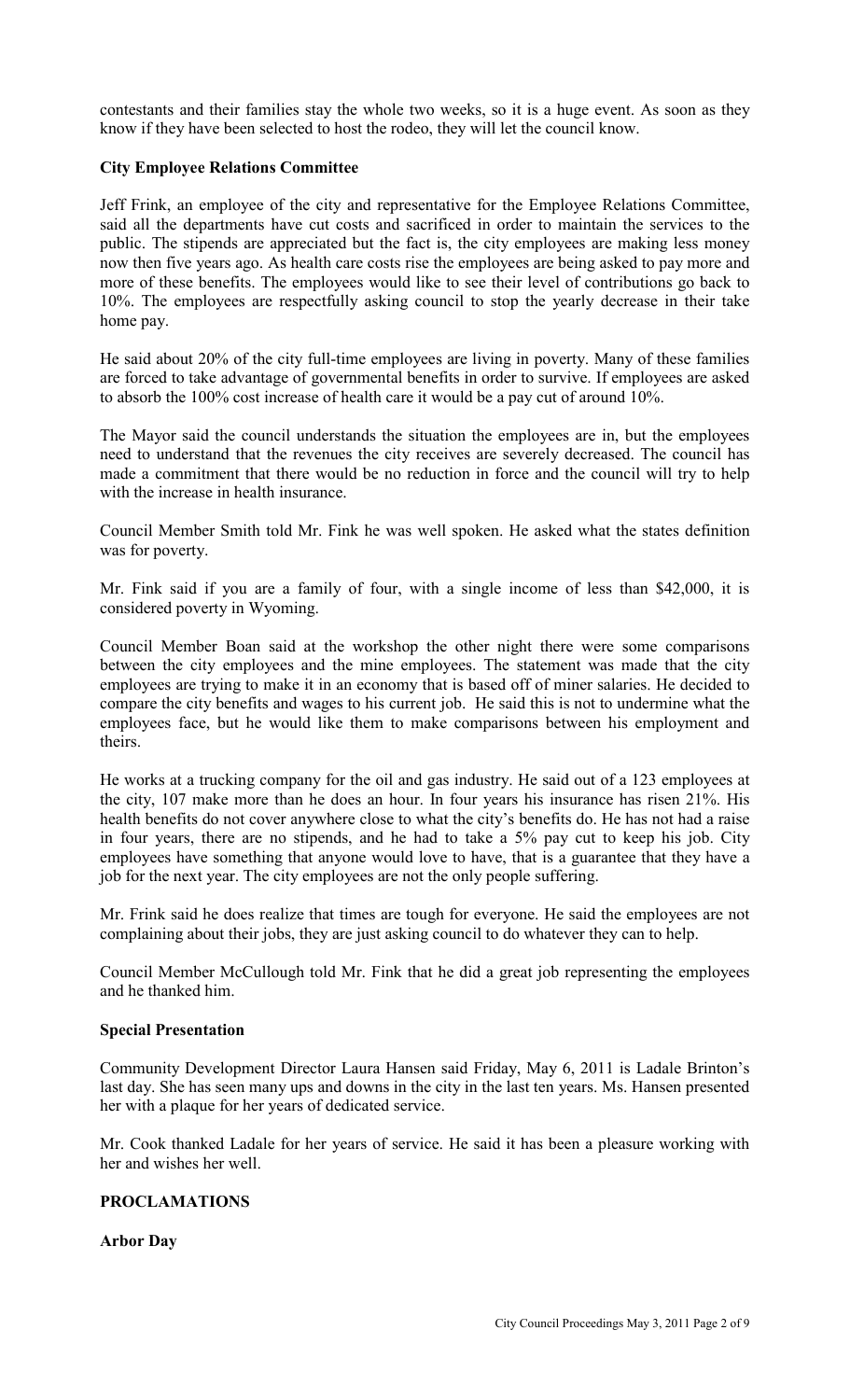Allan Wilson read the proclamation and the Mayor designated Saturday, May 7, 2011 as the day to celebrate Arbor Day in Green River, and he encouraged all citizens to actively support tree planting and protecting as a means to improve our community and the quality of our lives. He invited all citizens to participate in the City of Green River's Arbor Day celebration at Medicine Bow Park on Saturday, May 7, 2011 beginning at 10:00 am.

### **National Aquatic Safety Month**

Sherry Schumacher read the proclamation and the Mayor declared the month of May 2011 as National Aquatic Safety Month and urged all citizens and visitors in Green River to support and promote this observance.

### **Physical Education – Sport Week**

The Student Leadership Group from Monroe Intermediate School read the proclamation and the Mayor declared the week of May 1<sup>st</sup> through the  $7<sup>th</sup>$ , 2011 as Physical Education Week in Green River, and urged all citizens to renew their commitment to make regular physical activity a part of their lives and to support quality physical education programs in our schools.

### **National Police Week**

Stephen Pyles read the proclamation and the Mayor called upon citizens to observe the week of May  $15<sup>th</sup>$  through May  $21<sup>st</sup>$ , 2011 as Police Week by commemorating and thanking our police officers, past and present, who by their faithful and loyal devotion to their responsibilities have rendered a dedicated service to their communities and, in doing so, have established for themselves an enviable and enduring reputation for preserving the rights and security of all citizens. He called upon all citizens to observe May 15, 2011 as Peace Officers Memorial Day to honor those peace officers who, through their courageous deeds, have lost their lives or have become disabled in the performance of duty.

### **National Preservation Month**

Molly Dahlgren read the proclamation and the Mayor proclaimed May National Preservation Month, and called upon the people of Green River to join their fellow citizens across the United States in recognizing and participating in this special observance.

### **Clean Up Week**

Allan Wilson read the proclamation and the Mayor proclaimed May  $7<sup>th</sup>$  through May  $14<sup>th</sup>$  as Clean Up Week in Green River, and encouraged all citizens to take this opportunity to clean up their property, dispose of hazardous waste, assist their neighbors, and join other volunteers in the effort to keep the community green and clean.

### **CITIZEN REQUESTS AND OTHER COMMUNICATIONS**

Beth Whitman, from the Business Leadership Network, said the Rockin' River Chef's Challenge will be Friday, May 6, 2011, from 7:00 pm to 10:00 pm. She congratulated the city for winning for the past two years. She said the public is also invited to attend and the tickets are available for \$25. There will be around twenty-six chefs with around fifty different food items.

Citizen of Green River Dan Eachner said he is concerned with the proposed parking amendment. He said he chooses to live here because of the many things they can do for entertainment. He is wondering when people can get their trailers ready to go if there is only a 24 hour time limit. He thinks the police officers can spend their time taking care of more important issues around the community.

He asked Council Member Killpack about his statement that people should not be able to park anything on the street for any amount of time. If this is the case how are they supposed to get ready for any trips.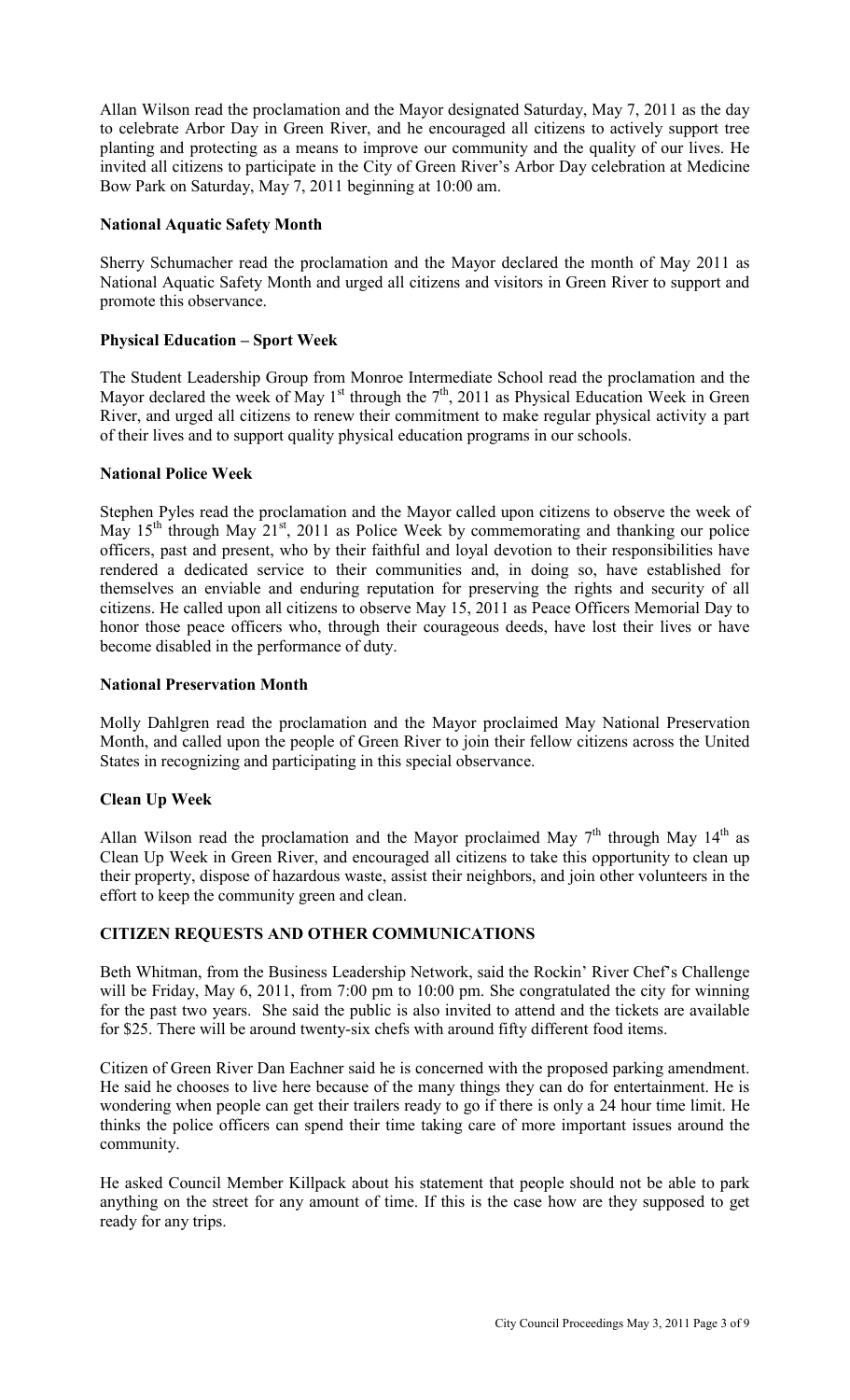Council Member Killpack clarified what he said was, in order to enforce the ordinance it should state no parking on the streets period. If that was the case the police officer could come and speak to the citizens and work out amongst themselves.

Mr. Eachner said that is the way a small community should work.

#### **ORDINANCES**

#### **Combine the Planning and Zoning Commission with the Board of Adjustment**

## **2 nd Reading: An ordinance to amend the Green River Code of Ordinance to appoint the Planning and Zoning Commission as the Board of Adjustment.**

Council Member McCullough moved to approve the ordinance on second reading. Council Member Coppolo seconded.

Council Member Smith asked if this was ever brought before the Board of Adjustment for their input and what was their feeling.

Ms. Brinton said it was discussed at the Board of Adjustment meeting. There was some concern but then after explaining everything they were more comfortable with it.

Council Member Smith asked about the financial impact being at zero when the legal representation would be needed for both.

Ms. Brinton said there could be an increase, but they already have a legal representation on the Planning and Zoning Commission.

Ms. Hansen said when the meeting agenda gets set they can decide if there is a need for legal representation, and if not, they would not have them there.

Motion carried. (7-0)

#### **Vehicle Parking Law**

## **2 nd Reading: An ordinance amending Section 24-24 of the Green River Code of Ordinance, City of Green River, State of Wyoming, amending the vehicles parking law.**

Council Member Boan moved to amend Section 24-24 of the Green River Code of Ordnances, City of Green River, Wyoming to read as follows:

- A: It shall be unlawful for the owner or operator of any motor vehicle to park or allow the same vehicle to be parked on any street or ally within the city for a period of more than five consecutive days.
- B: It shall be unlawful for the owner or operator of any towed vehicle to park or allow the same vehicle to be parked on any street or alley within the city for a period of more than twenty-four consecutive hours.

Council Member Smith seconded.

Council Member Boan said he had several citizens asking him to vote no on this issue. He said their reasons are good, and because of that he will be voting no on this issue.

Council Member Killpack said he strongly believes the streets should not be a storage yard. He said the only way this can be enforced is to say they cannot park on the street at any time. He will be voting against this issue.

Council Member McCullough said he thought seventy-two hours was plenty of time. He said he will not support this.

Council Member Maes said she had an email from a concerned citizen on the vehicles blocking the view of people's driveways. She has almost been hit coming out of her driveway many times,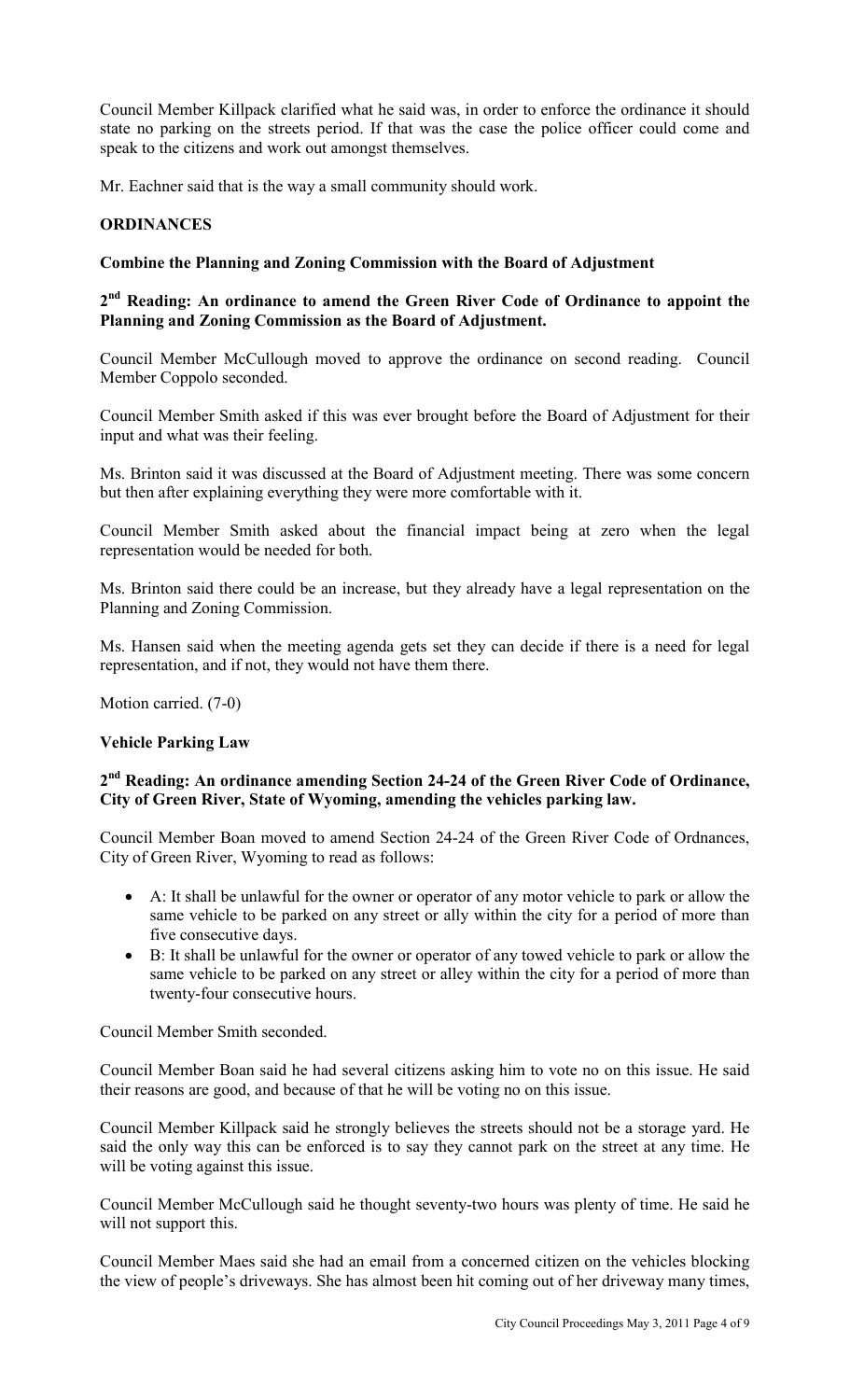and she would like to know what can be done. She has turned them in and they just move it around the block and park it in the same spot.

Council Member Maes said people should be kind to their neighbors and use common sense. She said this is a safety issue.

Police Lieutenant Chris Steffen said there are ordinances for blocking of driveways and parking on the corners and they are enforceable. It is difficult to keep track of trailers and the times they are on the street. They only have a certain amount of officers on shift at a time to keep up with all of these issues. Ordinances have been put in place because there is a need for them, but all he asks is that the council consider doing something with what they have to make it easier to enforce.

Council Member Coppolo clarified that changing the ordinance it would make it easier for the officers to enforce, and he would imagine that they use their best judgment when they have an issue. He asked if changing the time to twenty-four hours would make their jobs easier.

Lieutenant Steffen said cleaning up the current language is what would be beneficial. As far as taking the time to contact people to see how long a trailer would be there, if they cannot be parked on the street at all, that will be a problem too. It becomes a safety issue for kids and other drivers when trailers are parked on the street.

Council Member Smith said he is in support of the ordinance. He has talked to many citizens that want it to stay the same. Citizens do not understand the ordinance as it is written now. The city needs to have ordinances and they need to be enforceable. He will support this ordinance and he said he appreciates the Police Department's efforts.

Motion was denied (3-4) with Council Members Killpack, Mayor, Boan, and McCullough voting no.

The Mayor said this needs to be looked into at a later time.

### **RESOLUTIONS**

### **Green River Puzzles Sales**

**R11-18: A resolution for the governing body of the City of Green River, Wyoming, to approve an increase in the Capital Projects Fund for the sales of Dowdle Folk Art of the "Green River, Wyoming" puzzles and to accept a donation from Dowdle Folk Art/Americana Art Enterprise in the amount of \$1,905.** 

Council Member Maes moved to approve the resolution. Council Member Coppolo seconded. Motion carried. (7-0)

### **Sponsorships for the Green River Expedition Freestyle and Powell Plunge Kayak Competitions**

**R11-19: A resolution for the governing body of the City of Green River, Wyoming, to approve an increase in the General Fund for the Green River Expedition Freestyle and Powell Plunge Kayak Competitions and to accept donations in the amount of \$2,400.**

Council Member McCullough moved to approve the resolution. Council Member Killpack seconded.

Council Member Boan thanked the companies that donated money to the event. He said he appreciates their support.

Council Member McCullough asked if Mr. Wilson sends thank you notes to the people who donate.

Mr. Wilson said yes.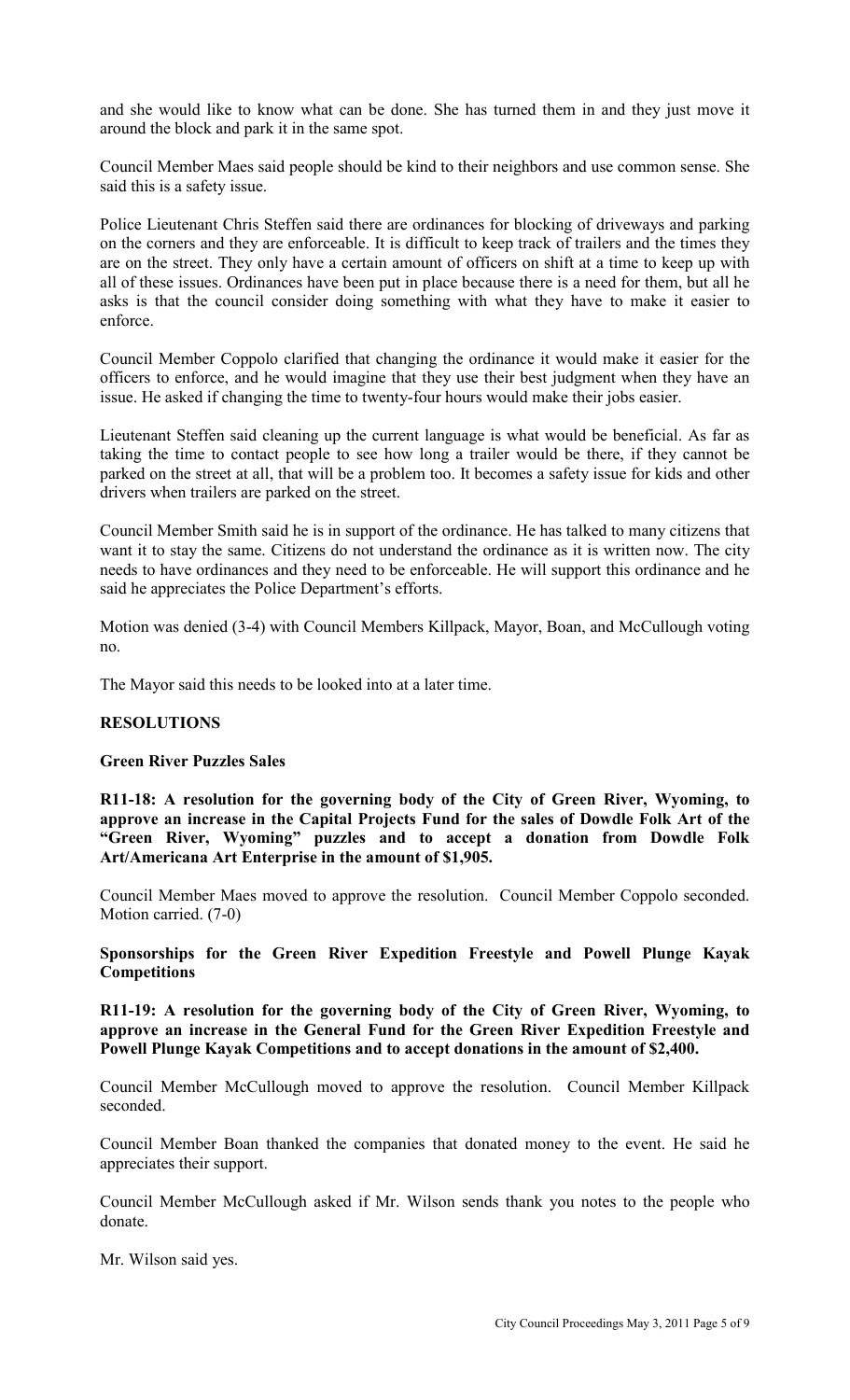Motion carried. (7-0)

#### **Gas Pipeline Easement with Questar**

**R11-20: A resolution for the governing body of the City of Green River, Wyoming, to enter into a gas pipeline easement and right of way with Questar Gas Company, A Utah Corporation.** 

Council Member Smith moved to approve the resolution. Council Member Coppolo seconded.

Council Member Boan asked, "Doesn't anyone know if there is a road there and if the city owns the property"?

Ms. Brinton said when they subdivided that property they did not take the lot property lines all the way out to the boundary line. This created small pieces of land that weren't assigned as an alley or roadway.

Council Member McCullough asked Questar if this project was going to take a week, if people who live in that area will be notified, and if everything will be put back in the same condition or better when they are done.

Tim Sheehan, Questar Gas Operation Supervisor, said yes.

Todd Cassidy, from Questar Gas Property and Right of Way Department, said he has prepared a letter to the seventeen residents on Hoover Drive and the five residents on Astle that front that area. He also sent it to Ms. Brinton for review, and as soon as it is approved by the city he will send them out.

Council Member Smith asked what will happen to the current easement.

Mr. Cassidy said it would be abandoned with no disturbance, and it will be quitclaimed back to the city.

Motion carried. (7-0)

#### **Arbor Day Donations**

**R11-21: A resolution for the governing body of the City of Green River, Wyoming, to approve an increase in expenditures and income in the General Fund for the Arbor Day Celebration and to accept a donation from TATA Chemicals Partners in the amount of \$300.** 

Council Member Maes moved to approve the resolution. Council Member Killpack seconded. Motion carried. (7-0)

### **Police Department Building**

**R11-22: A resolution for the governing body of the City of Green River, Wyoming, to approve an increase in expenditures in the Capital Projects Fund for the Police Department Building in the amount of \$3,450.** 

Council Member Coppolo moved to approve the resolution. Council Member McCullough seconded. Motion carried (7-0)

#### **Police Department Radio Maintenance**

**R11-23: A resolution for the governing body of the City of Green River, Wyoming, to approve an increase in expenditures in the General Fund for Police Department radio maintenance in the amount of \$3,007.** 

Council Member Smith moved to approve the resolution. Council Member Boan seconded. Motion carried. (7-0)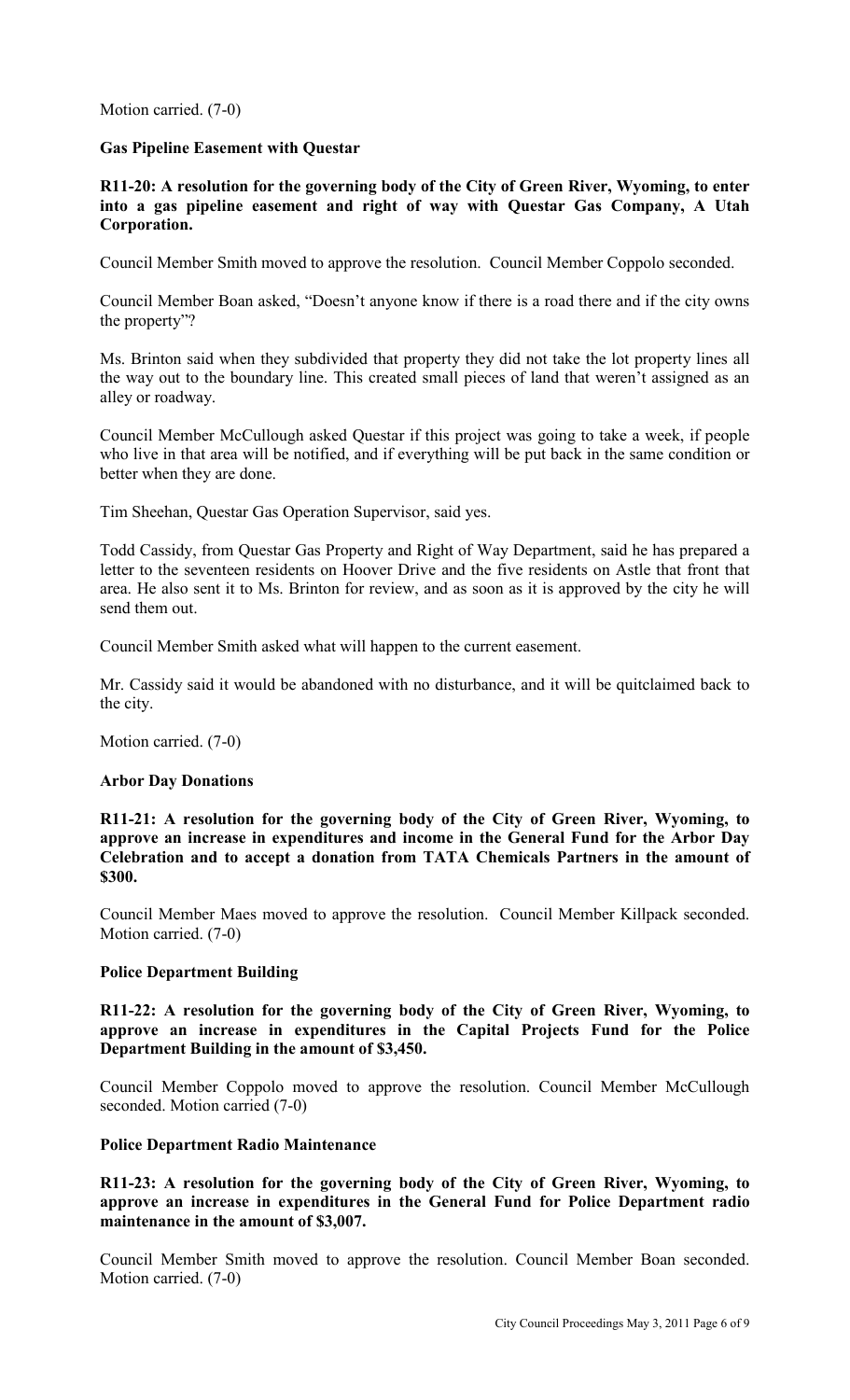## **COUNCIL ACTION ITEMS**

#### **WEBT Health Insurance Program**

Council Member McCullough moved to approve the City's continuing participation in the WEBT health insurance program and to authorize the Mayor to sign the Employer Plan Selection Form. Council Member Smith seconded. Motion carried. (7-0)

### **Open Container Permit**

Council Member Coppolo moved to approve the issuance of an Open Container Permit to the Wild Horse Saloon, for the Poker Run to raise funds for disabled American Veterans, to be held on the parking lot of the Wild Horse Saloon, on Saturday, June 18, 2011, from Noon to Midnight. Council Member Maes seconded. Motion carried. (7-0)

#### **Open Container Permit**

Council Member Smith moved to approve the issuance of Open Container Permits to the Wild Horse Saloon for Friday, June 24, 2011, from 12 pm to 5 am, and Saturday, June 25, 2011, from 12 pm to 5 am, as part of the Flaming Gorge Days activities at the Wild Horse Saloon parking lot and permission to have live music playing outside. Council Member Killpack seconded. Motion carried. (7-0)

#### **Catering Permits**

Council Member Maes moved to approve the issuance of Catering Permits to the Wild Horse Saloon to sell alcohol during the Overland Stage Stampede Rodeo on Friday, June 10, 2011 and Saturday, June 11, 2011, from 6:00 pm to Midnight, at the Rodeo Arena. Council Member Coppolo seconded. Motion carried. (7-0)

#### **CONSENT AGENDA**

Council Member Boan moved to approve the following consent agenda items. Council Member McCullough seconded.

- Authorization for JR Rafferty to remove a broken 300 gallon trash container from the landfill and Ken King to remove a small gas motor from the landfill.
- Horse corral lease with Le Rayes for Corrals #93  $& 494$
- Contract with Chris Mulhal for the Parks and Recreation Adult Summer Golf Lessons for a minimum of \$270 (6 participants) and a maximum amount of \$540 (12 participants) per session. The maximum contract for both sessions is \$1,080.
- Contract with Chirs Mulhal for the Green Level Hook A Kid on Golf Program for \$30 per participant and maximum contract amount of \$1,500.
- Contract with Chris Mulhal for the Tee Level Hook A Kid on Golf Program for \$30 per participant and the maximum contract amount of \$720.
- Contract with the Green River High School Track Program (Head Coach Steve Boyd) to provide instruction and staffing for the Hershey Track and Field Program for the amount of \$350.
- Final Payment and Release of Retainage for the Visitor Center construction to Century Contractors pending Project Close Out and legal review.
- Interagency Agreement with the Wyoming Division of Criminal Investigation for a DCI Task Force Officer for JAG Program ARRA Grant for period from April 1, 2009 to February 28, 2013.
- Minutes: April 12, 2011 Workshop, April 19, 2011 Council
- Financial Reports and Payment of Bills: Prepaid Invoices =  $$134,675.00$  Outstanding Invoices =  $$404,723.41$ Pre-authorization Payments =  $$755,500.00$  Payroll Expenditures =  $$343,741.63$

Motion carried. (7-0)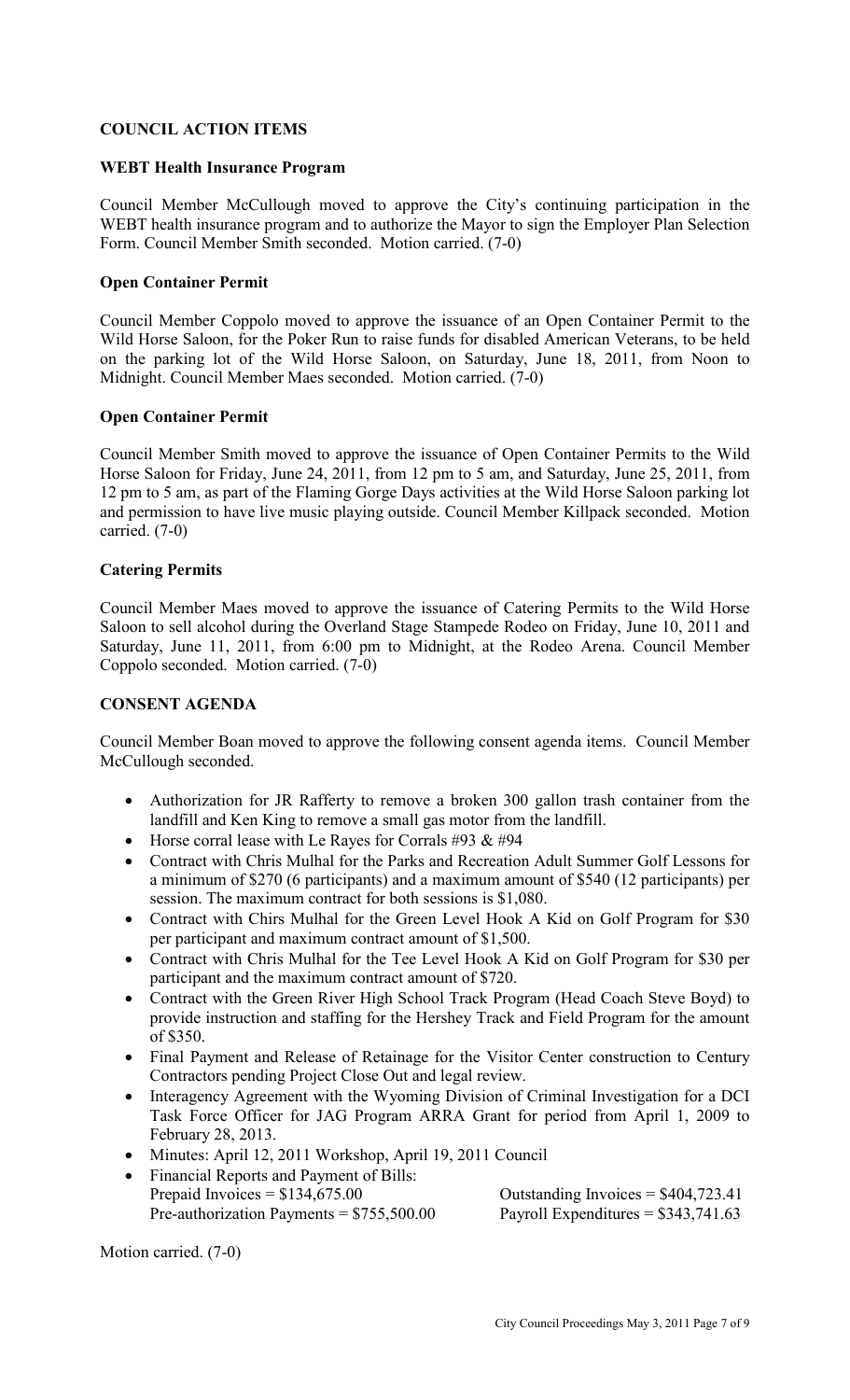## **CITY ADMINISTRATOR'S REPORT**

Mr. Cook reported the first budget workshop will be Thursday, May 5, 2011, at 6:30 pm in the Council Chambers. Mr. Nelson is in Cheyenne this week attending the Solid Waste Association meeting where they will discuss transfer stations.

He thanked the employees that participated in the Adopt-A-Highway clean up day.

He discussed the workshop agenda for next Tuesday.

### **CITY ATTORNEY'S REPORT**

Mr. West had nothing to report.

#### **MAYOR AND COUNCIL REPORTS**

Council Member Killpack thanked the employees that participated in the clean up this week.

Council Member Boan said, at the end of June last year there was a comp-time payout of \$50,000 to the employees, and the overwhelming part of this was paid out to supervisors. He would like to see the supervisors take this time as vacation instead. He would like a report on the amount of comp-time that will be paid this year in June.

He asked Mr. Pyles to make an easier way for the citizens to get to the council members information off the website.

Council Member Maes had nothing to report.

Council Member Coppolo thanked the Employee Relations Committee for their presentation.

Council Member McCullough thanked the city employees for their work at the cleanup. He also encouraged everyone to participate in the cleanup day on Saturday.

Council Member Smith said he appreciated the employee's participating in the cleanup. He thanked Mr. Frink for a job well done on the presentation.

The Mayor said the Chef's Challenge is on Friday, May, 6, 2011. The Army Corp of Engineers sent a letter to inform him that Mr. Million has changed his plan for the water project. The Communities Protecting the Green will be meeting at Little America, at 12:00 pm on Wednesday May 4, 2011. The County Commissioners have said they would like the cities to take on the CDC projects. He asked for the issue to be placed on the next council agenda for a formal vote.

He said they will meet with the Union Pacific Railroad to discuss the Depot building on May 17, 2011 at 2:00 pm.

#### **ADJOURN TO EXECUTIVE SESSION**

Council Member McCullough moved to adjourn to executive session to discuss personnel at 8:54 pm. Council Member Boan seconded. Motion carried (7-0)

#### **RECONVENE**

Council Member Boan moved to reconvene at 10:02 pm. Council Member Maes seconded. Motion carried (7-0)

## **COUNCIL ACTION ITEM**

Council Member Boan moved to authorize the City Administrator to fill the vacant Planner position with a reclassified Zoning and Building Technician position at a grade 14, creating a cost saving of \$25,028.18. Council Member Coppolo seconded. Motion carried. (7-0)